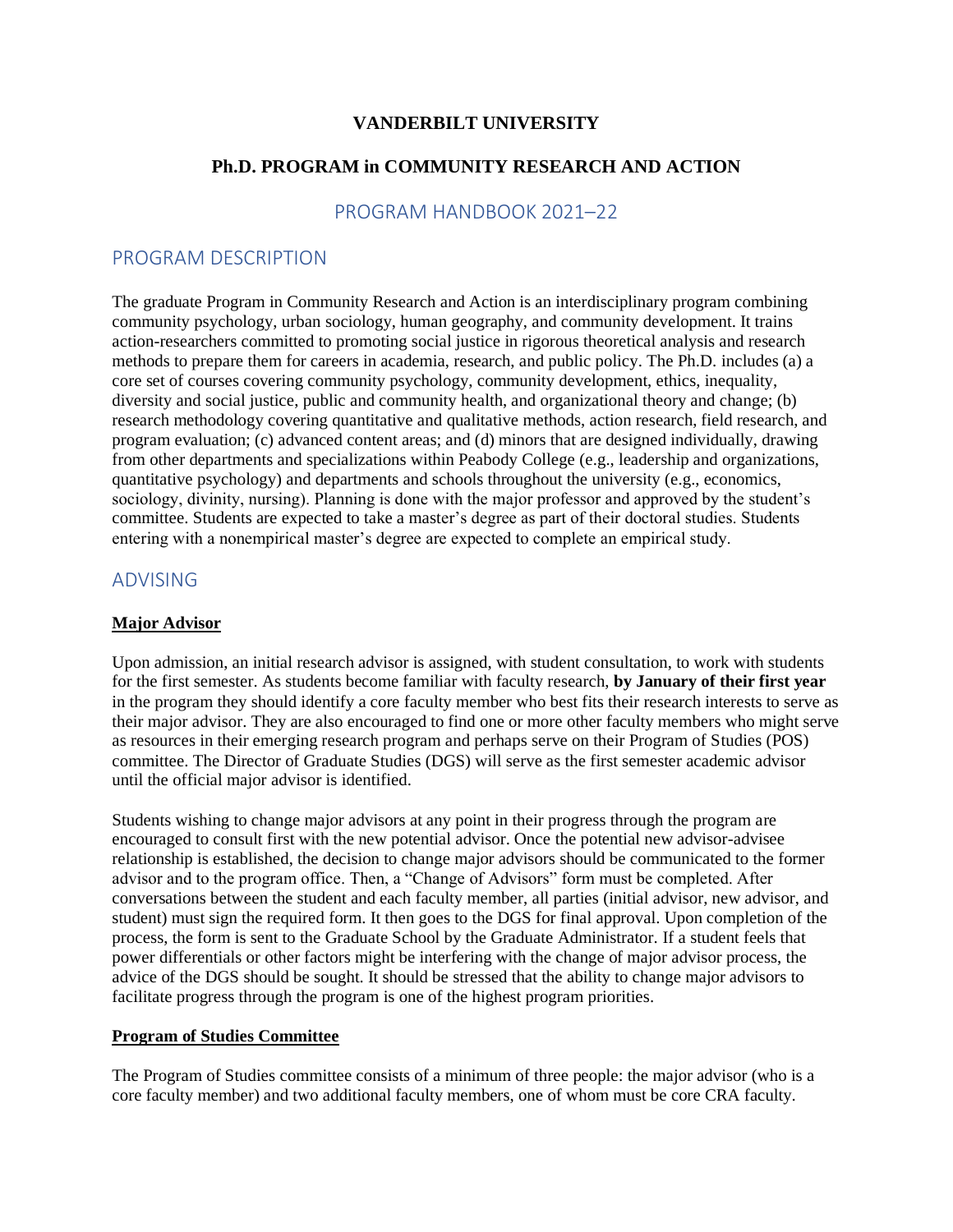Students should establish their Program of Studies committee **by mid-March of their first year in the program.** Students are encouraged to meet with their full committee at least annually, but perhaps more often. In addition to approving students' program of studies, the members of the committee can be a key source of mentoring and support throughout the program and may form the core of degree committees. Students should consult with their advisors for selecting committee members and determining how best to utilize the committee's time and expertise. Students may change POS committee membership as the need arises, in consultation with their advisor.

# PROGRAM REQUIREMENTS

# **Overview**

The Program is 72 credit hours structured in five sections:

- **Core** (15+ semester hrs.)
- **Methods** (15+ semester hrs.)
- **Advanced** Content/Minor(s)/Specialization Areas/Electives (30+/- semester hrs.)
- **Individual Projects**: MS thesis, Internship, Dissertation (12+/- semester hrs.)

# **Program of Studies Form**

The student's Program of Studies (POS) form lists all courses the student expects to complete and projects the time frame in which the courses and program milestones will be completed. The POS becomes an individualized road map for the student their major advisor, and their program of studies committee to use in monitoring the student's fulfillment of course requirements. The student's progress and plans must be documented on the POS form and must be filed every year with the department until the required 72 hours have been reached. By April 1st of every year, students should submit a POS form to their advisor, and meet with their POS committee to discuss any changes or milestone decisions as a part of their annual review of progress. Although a POS form should be completed in close consultation with their major advisor each year, students are expected to file a POS for final approval by the end of their 4th semester in residence or upon completion of 27 graduate-level semester hours of coursework at Peabody, whichever comes first.

A "POS for final approval" means a completed, up-to-date form that both you and your major advisor sign, which is then delivered to the HOD graduate administrative staff so that final signatures (i.e., Director of Graduate Studies and Dean's signatures) can be obtained.

These hours may also include any transferred credit from a prior university. Transfer credit should be approved by the student's POS committee by spring semester of their 1st year in the program. The Graduate School must approve transfer of credit hours. Transfer credit must be approved by the POS committee, director of graduate studies, and department chair. So, if you are transferring hours into your program, the approved "Transfer of Credit" form along with a copy of your prior school transcript showing those courses and degree conferral should be approved by the department and submitted within the first academic year or as soon as possible after your first POS committee meeting.

Once all parties sign the POS for the final approval process, it becomes a contract between the student and the department. Any changes in the program requirements will not affect continuing students' POS; however, students do have the option of changing their POS to meet new requirements. Only the student can initiate a change in the POS. This is accomplished by submitting a "Change of Program of Studies" form signed by the student, the student's major advisor, and the director of graduate studies and submitted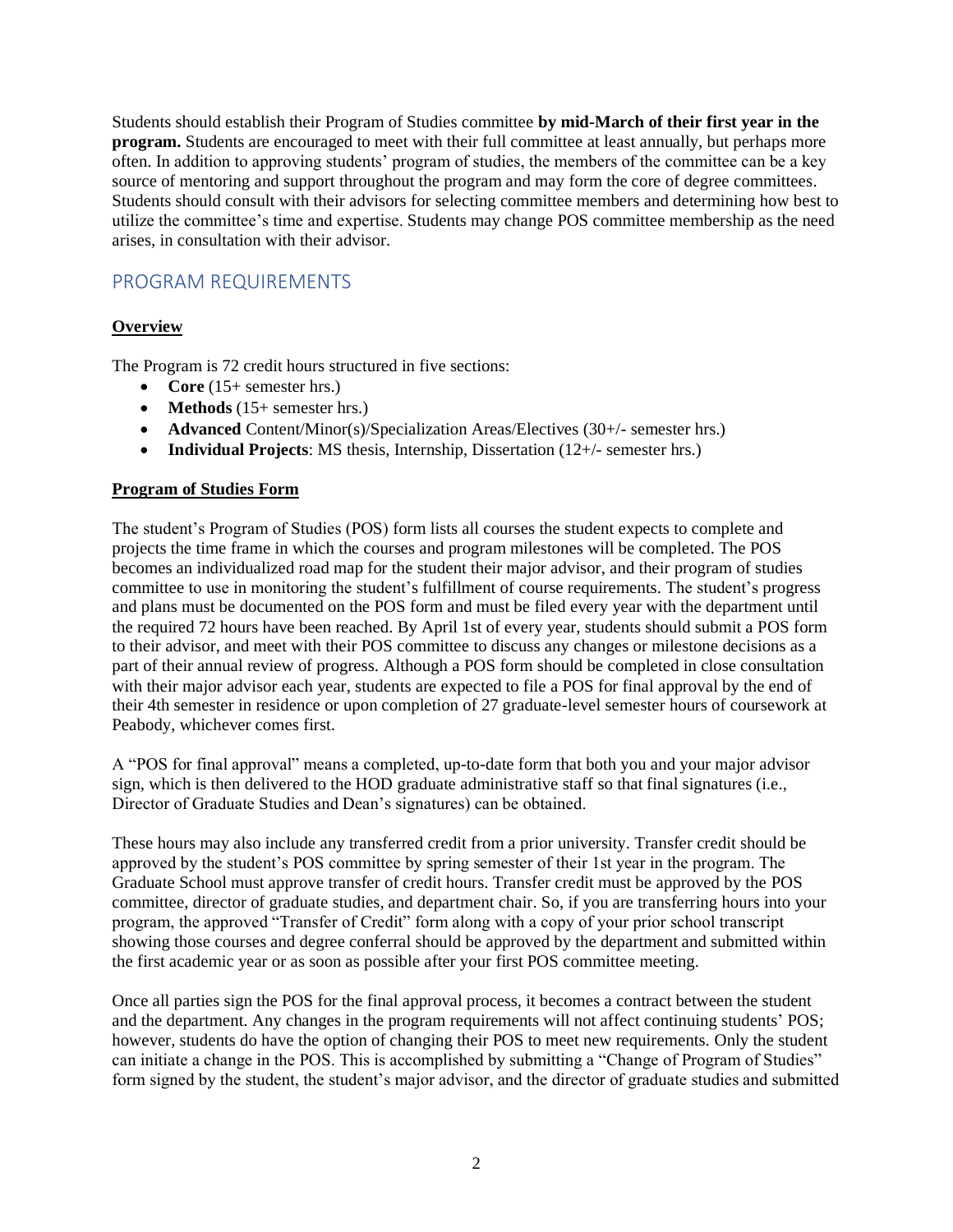to the HOD graduate administrative staff. A copy is kept in the student's file and the original is forwarded to Peabody College.

#### **Course Requirements**

Any substitution for core courses or other courses listed on the POS form must be discussed with major advisors and approved by the instructor of record and a syllabus of the substitution must be provided.

#### **Core Substantive Courses:**

Community Intervention & Change Community Research and Action Proseminar Diverse Populations Organizational Theory & Change Public Policy and Advocacy Theories of Inequality, Diversity, and Social Justice

#### **Methods Courses:**

Entering CRA students are expected to have passed undergraduate or masters-level statistics or an equivalent web course prior to their first semester in CRA (please seek advice from your research advisor or the program director as soon as possible if you have not taken or not passed a statistics course).

Community Inquiry Statistical Inference Multivariate Regression course (*usually offered in Psychology, LPO, and Sociology*) Introductory Qualitative Methods or Ethnography Action Research Program Evaluation

There is some flexibility in the choice of your remaining methods courses. Your choice of advanced and applied methods courses will depend on your plans for your major research. You should work closely with your advisor and your POS committee to design a program that best meets your needs.

#### **Elective Options/Flexibility:**

Elective courses can be any graduate course from any Vanderbilt department that is relevant to the student's POS, as approved by the advisor and POS committee. Students should discuss possible substantive or methodological areas of specialization with their advisor and POS Committee.

Students are encouraged to consider courses in other disciplines that will enhance the student's theory or research training. If students wish to deviate from the prescribed course of studies, they should make the case to and obtain support from the POS committee. If the POS committee supports the student's proposed deviations, and the director of graduate studies approves, the student can pursue the chosen path.

#### **Minor or Area of Concentration Requirements**

Students may pursue either a formal minor or informally concentrate elective courses in a related area of study. Either can enable students to cultivate a depth of knowledge in an area of particular interest or relevance to their work.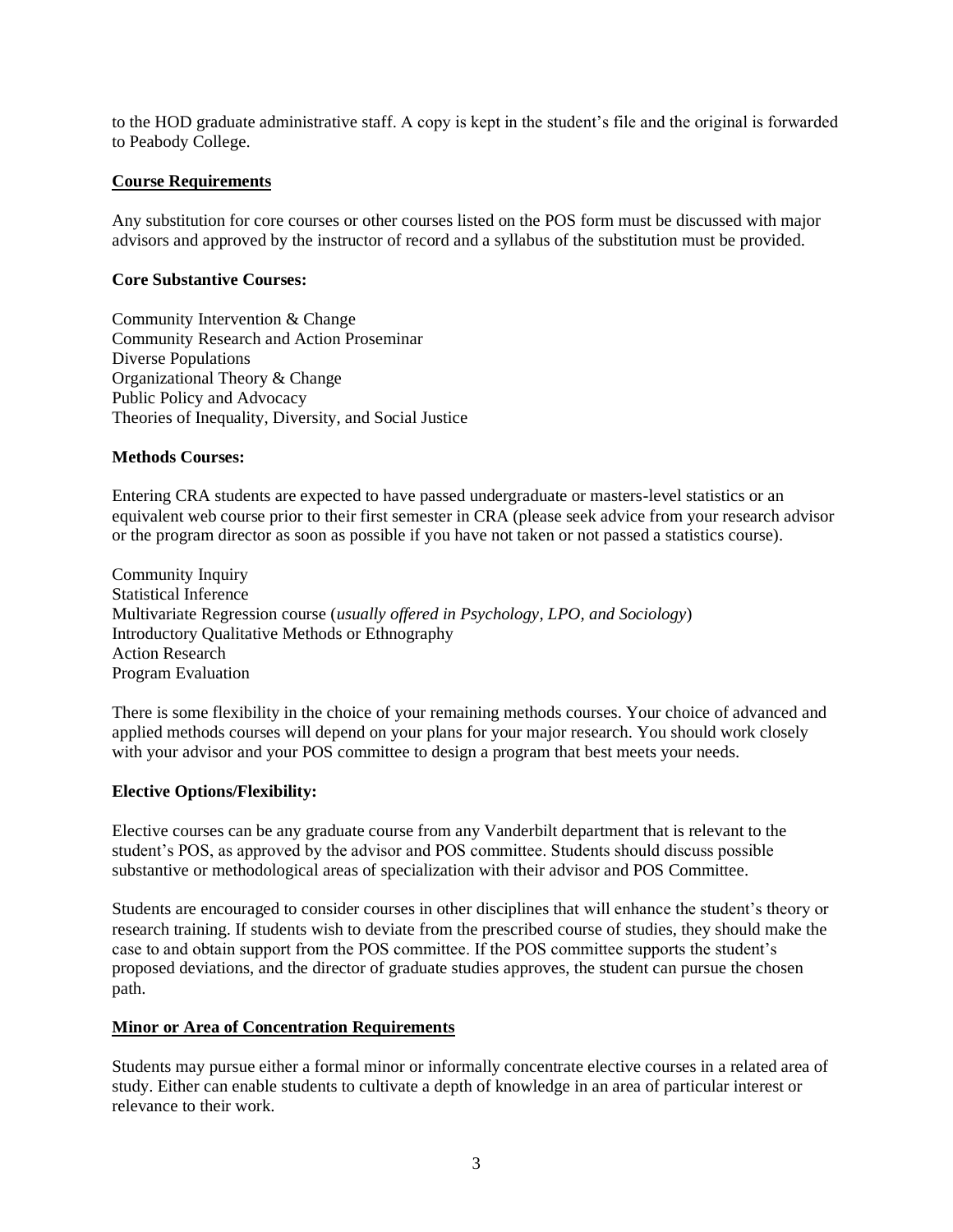Courses for the area of concentration may be taken from within or outside the department, the outside option requiring that an advisor be designated. An area of concentration will usually comprise 15 credit hours, completed at the post-baccalaureate level. If the area of specialization is research methods, it must include 9 hours beyond the required research methods courses.

Students are encouraged to select from among formalized minors or to develop their own area of concentration with the advice of their POS Committee. Possible areas of concentration include community development and evaluation methods, community psychology, women's and gender studies, health-related studies, educational studies, policy studies, and a number of other possibilities according to student interest.

# **Master of Science Degree Requirements**

Students may earn a formal M.S. degree in route to completing the Ph.D. degree. A minimum of 30+ semester hours of formal course work is required for the master's degree. "Formal course work" is understood to be approved courses taken for credit other than thesis and dissertation research courses and does not include readings and research or practicum courses. On recommendation of the student's program and approval of the Dean of the Graduate School, credit for up to 6 semester hours toward the master's degree may be transferred from graduate schools in accredited institutions, or other schools of the University.

In addition to coursework, students must complete a master's thesis. All requirements for the master's degree must be completed within a six-year period calculated from the end of the student's first semester of enrollment in the Graduate School. International students should contact the Office of International Services concerning time limitations for completion of master's degrees.

# **Ph.D. Degree Requirements**

A total of 42 semester hours in required courses is necessary for the CRA Program. The remaining 30 hours include the field experience, dissertation research, and electives that are selected by the students and their advisor. Doctoral students must register for nine 9 hours (minimum) per Fall and Spring semester with the Graduate School until they reach 72 hours.

Students are encouraged to take as many classes as they find useful for their degree without worrying about restrictions on funding. The additional classes, however, should not exceed the 72-hour rule by a substantial margin.

If the required 72 hours have been met, but candidacy has not been attained, students must register for zero hours under HOD8999 (Non-Candidate Research). After reaching candidacy, they would sign for zero hours of dissertation hours under HOD9999.

Students must complete a fundable-quality grant proposal by the end of the 6th semester and complete a doctoral dissertation.

#### **Transferring Course Credit**

Students wishing to transfer graduate credits from other institutions are advised of the following criteria:

- Transfer credit must carry a grade of B, or P and is required to be earned at the graduate level only. Grades of P, S, etc. are to be documented as equivalent to a graduate level B.
- Transfer credits are required to fit into the student's Program of Studies and to be judged equivalent to the Peabody/Vanderbilt course.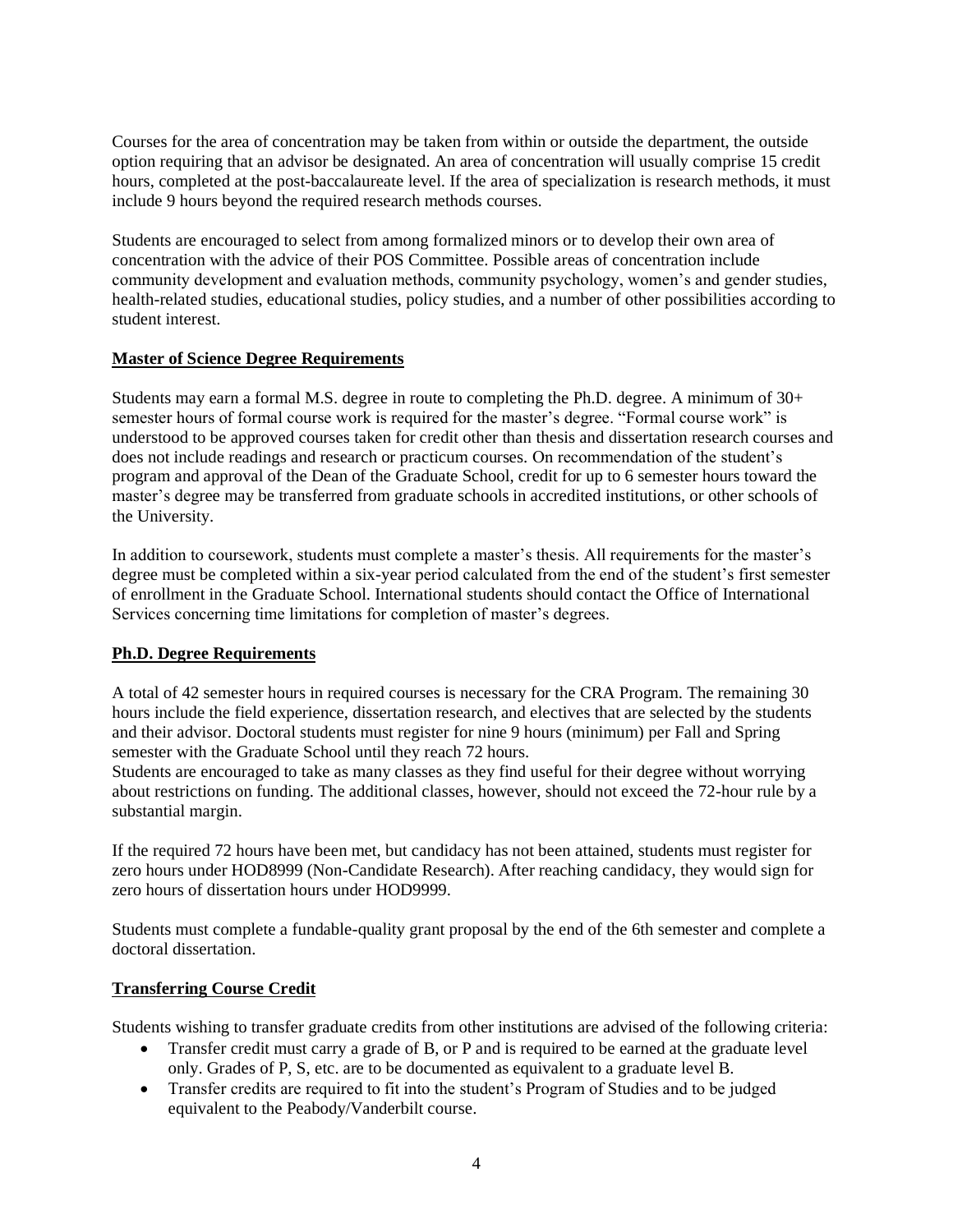- Transfer elective credits are also expected to be equivalent.
- Ordinarily, 18 graduate credits may be transferred from other institutions; however, in very special cases, up to 48 credit hours may be transferred, provided all requirements listed here and in the "Transfer of Credit" section of the Graduate School Catalog are met.

Procedure for obtaining transfer credit:

- The student's major advisor and POS committee is required to approve the transfer hours.
- The student is required to complete a "Transfer of Credit" form and turn it into the HOD graduate administrative staff.
- If a student is requesting to transfer in credit for a CRA-required core course, then a syllabus for the requested course must be submitted to the CRA faculty member who instructs the required course for approval. Written/email approval from the CRA faculty member is needed for permission to transfer those credits, and this approval should be submitted with the request.
- Once a student has been accepted in the CRA Program, she or he may not take courses at other universities for transfer credit, unless a course that is deemed necessary for the student's professional development is not offered at Vanderbilt University in the time frame applicable to the student's POS.
- If this is the case, the course shall be approved in advance by the student's major advisor, DGS, HOD department chair, and the Dean of the Graduate School.

# DEGREE COMMITTEES

# **Master's Thesis or Empirical Research Paper Committee**

The thesis or empirical paper committee consists of a minimum of two people: the thesis advisor, who chairs the committee, and at least one more faculty member who serves as a reader. Students may find thesis, empirical paper, or dissertation topics and data either on their own (with advice of their committee) or as part of past or ongoing faculty or research staff projects. If the data are from a faculty or research staff project, it is generally expected that the project Principal Investigator (PI) will serve on the student's committee [if non-faculty staff, as ex officio or an unofficial member], will be kept well informed of the student's plans and progress, and any publications from the thesis, empirical paper or dissertation will be discussed in advance with the PI.

The thesis or empirical paper committee should be formed **by the end of the second semester in residence**. Both the thesis advisor and at least one reader must be program faculty and if not already listed as "Graduate Faculty", similar to dissertation committees, permission must be requested. If a student wants a non-core-CRA faculty on the thesis committee it must be as a 3rd member. The thesis or empirical paper committee can, but does not have to, draw members from the POS committee.

#### **Dissertation Committee**

The functions of the Ph.D. dissertation committee are:

- to administer the qualifying examination
- to approve the dissertation proposal
- to aid the student and monitor the progress of the dissertation
- to read and approve the dissertation and administer the final oral examination.

The CRA dissertation committee has a minimum of four members: the chair (a core CRA faculty member and usually but not necessarily the major advisor) and at least three other members (the typical committee size has been five), with a minimum of three from CRA core faculty (graduate faculty in the HOD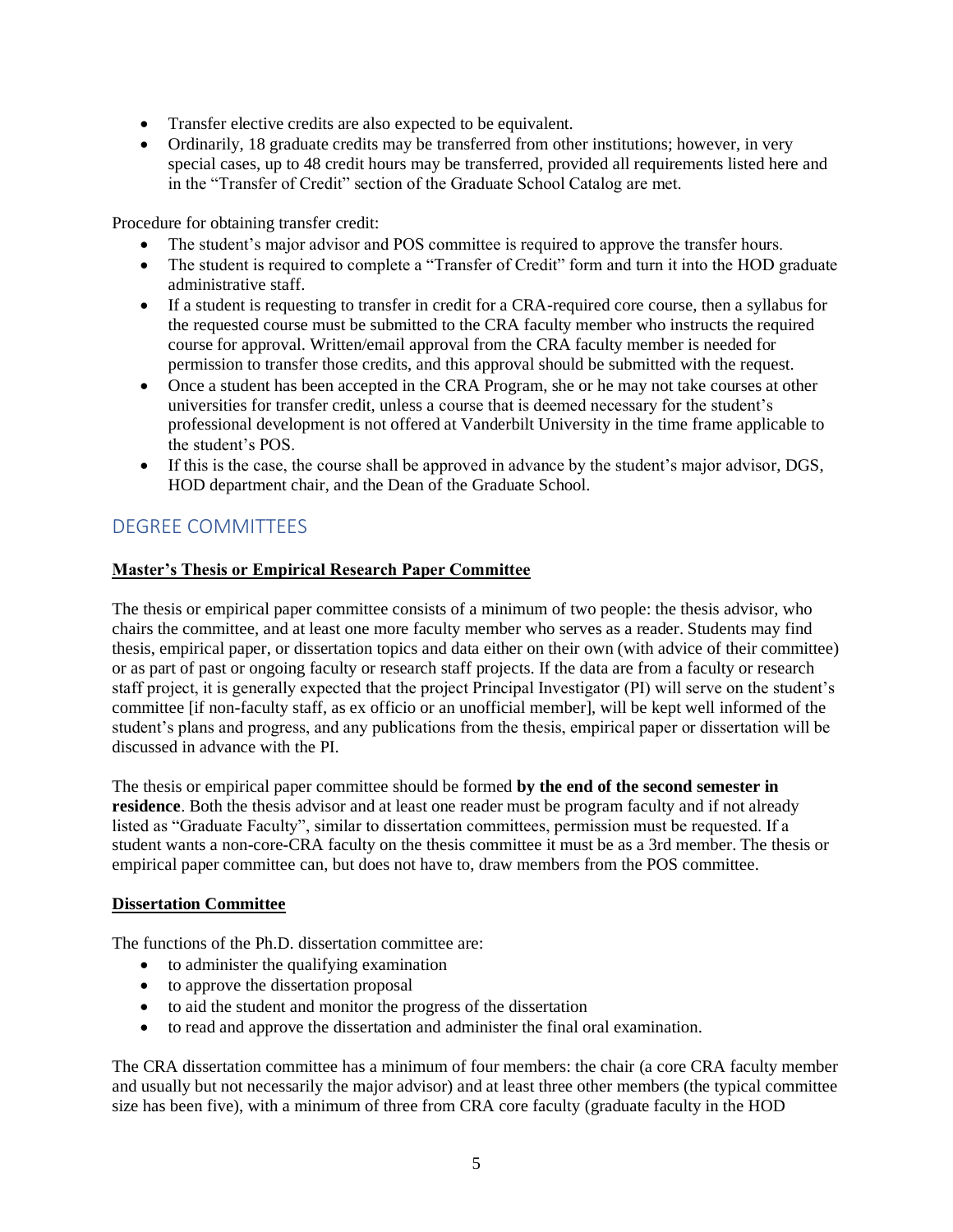department). One committee member must be a Vanderbilt graduate faculty member whose primary appointment is outside the HOD department. All members, including any beyond the required four, must be tenured or tenure track with either a Ph.D. or Ed.D. Although only four members are required, additional committee members can have voting privileges if the HOD Graduate Faculty on the committee so choose; however, only four signatures are required by the Graduate School.

Students are generally expected to form their dissertation committee **before the start of their 7th semester** if they enter without a master's degree **or before the start of their 5th semester** in the program if they enter with a relevant master's degree.

Committee composition should be determined in consultation with the committee chair/ major advisor. Any exceptions to committee composition guidelines (e.g., adding a Vanderbilt faculty member who is not a member of the Graduate Faculty or adding an external committee member who is not employed in a university) must be approved by the committee chair, the Director of Graduate Studies, and the Graduate School based on a request and rationale.

Membership of a CRA student's doctoral committee is the student's choice throughout the graduate school experience, as long as those choices are consistent with Vanderbilt and HOD doctoral committee member requirements. Prior to attaining candidacy status, students can change committee member makeup by submitting the Graduate School, "Request to Change Ph.D. Committee" form. The student, before submitting the form, should discuss the request to change with all (i.e., the faculty member being replaced and the faculty member being added) and their committee chair. After conversations between the student and each committee member, all parties will put their required signatures on the form. It is then delivered to the DGS for signature and final approval. Upon completion of the process, the final change form is sent to the Graduate School. Members should not be changed simply for the sake of convenience, as this is not a substantial reason and lacks professional integrity. Students should not remove committee members simply because they are unavailable over the summer.

# THESIS & GRANT PROPOSAL

# **Master's Thesis or Empirical Paper**

Students entering the program without a master's degree are required to complete a master's thesis or empirical paper:

• Students entering the program without a master's degree must complete a thesis **within their first two years of the program**. The master's thesis or empirical paper proposal is to be submitted to the thesis committee by **August after Year 1 and approved by September of the third semester**.

• Students entering the program with a master's degree but without an empirical thesis must complete an empirical paper of publishable quality **within their first two years of the program**.

• Students entering the program with a master's degree and an empirical thesis (or a thesis closely related to the academic and career trajectory of that individual as approved by the POS committee) must submit their thesis for approval to their advisor and one other faculty member **within the first year of the program**.

Both the master's thesis and empirical paper are expected to utilize quantitative and/or qualitative empirical research methods and should follow the "Thesis and Dissertation Guide" on the Graduate School website.

The thesis for a master's in passing must:

• Give evidence of original investigation in the major subject,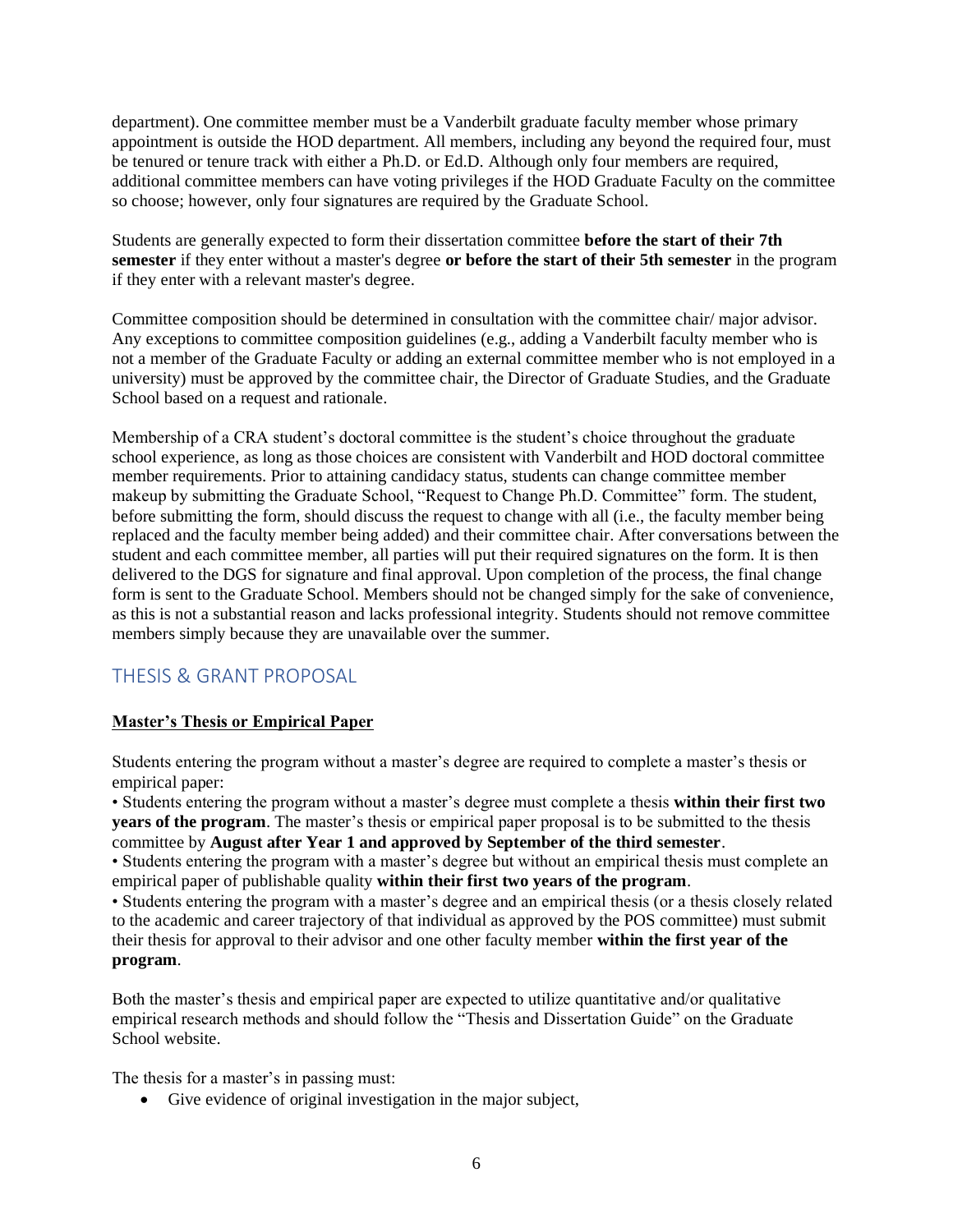- Be approved by two CRA faculty members,
- Use the Graduate School format and,
- Be submitted to the Graduate School within their time guidelines.

All students are strongly encouraged to present their master's thesis or empirical paper, whether completed in or outside of CRA.

A "masters in passing" M.S. degree may be taken at the student's request and after they have met Graduate School requirements. The thesis or empirical paper is a CRA program requirement and must be completed whether or not a "masters in passing" is sought. A "Completion of Master's Thesis" form must be submitted to the Graduate School. This form certifies that the student has completed his/her M.S. thesis or equivalent. The form is to be signed by the Director of Graduate Studies, copied for the department or program file, and delivered to the Graduate School along with the deposit of the final thesis.

#### **Grant Proposal or Graduate Fellowship Proposal**

A fundable-quality grant or graduate/dissertation proposal should be completed **by the end of the sixth semester** of study in the program. It generally is focused on the dissertation topic and may be (but is not required to be) submitted to one or more funding agencies to support the dissertation research. There may be coursework in HOD or LPO to support this.

The grant/fellowship proposal may be completed in a variety of forms: as part of a course, in conjunction with the major advisor or another faculty member engaged in grant writing, or independently as part of the student's search for funding for doctoral or independent research.

It is up to the major advisor, in consultation with the POS committee, to determine whether the student has satisfied this requirement. It is also up to the major advisor to seek opportunities to involve advisees in grant writing. This requirement is reviewed annually at the time the POS committee meets to assess progress and plan next steps in the professional development of the student. A copy of the grant/fellowship proposal should be forwarded to the Graduate Administrator.

# REVIEWS & EXAMINATIONS

#### **Annual Reviews of Progress (Spring)**

At the end of each academic year, the progress and performance of all current CRA students are reviewed and constructively evaluated by core CRA faculty. As needed, the faculty will use the CRA Professional Performance Review Requirements as a guiding framework or rubric (can be found on Brightspace). After the April review, each CRA advisor will draft a feedback letter/memo for each student with approval of their POS Committee and the Director of Graduate Studies.

#### **Mid-Year Reviews**

Each December, core CRA faculty are asked to share any concerns about student progress. Students will only receive a mid-year review memo if there is shared concern about their progress and performance as students and/or research/teaching assistants.

#### **Qualifying Examination Process**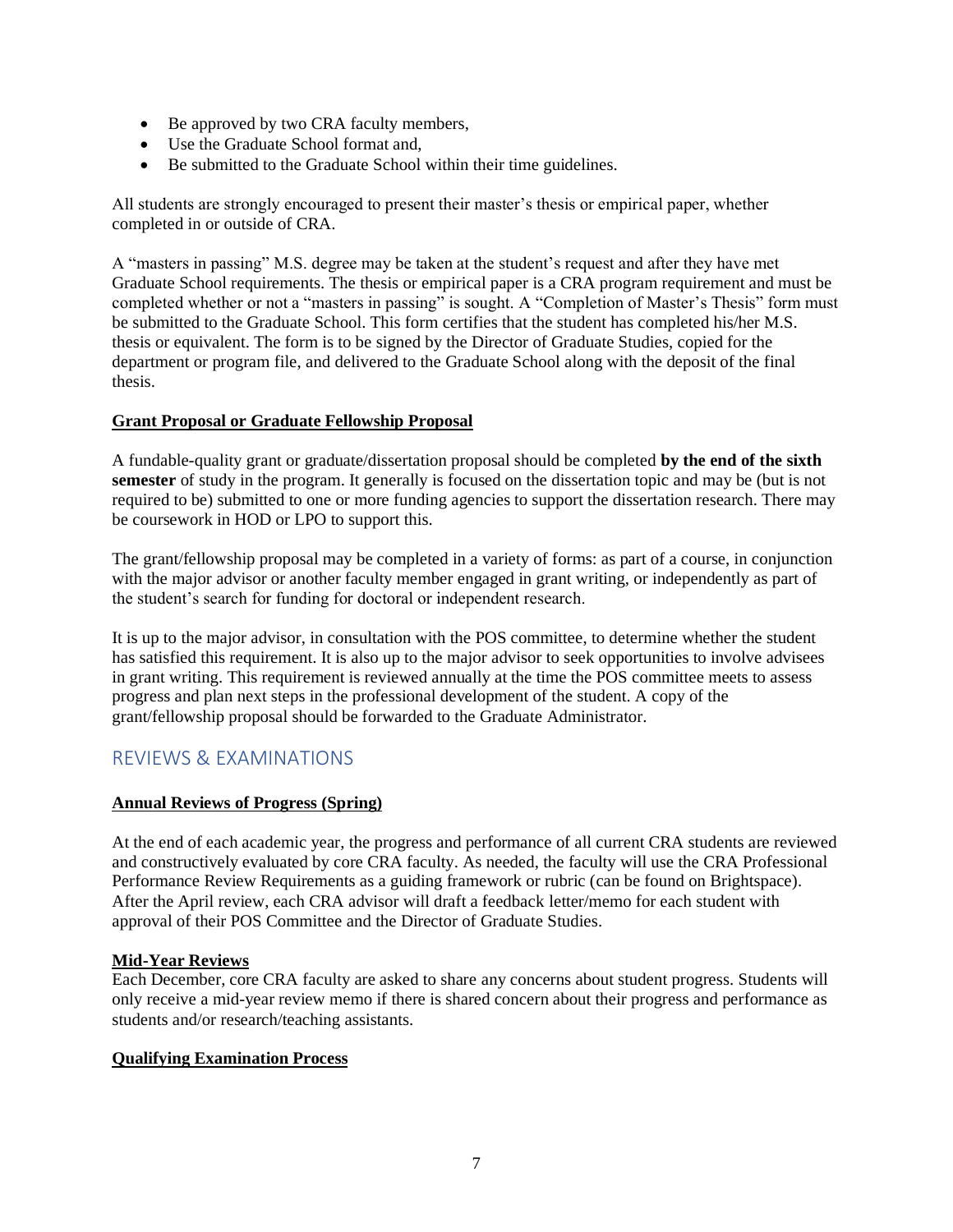The purpose of the qualifying examination process is to test the student's knowledge of the field of specialization, to assess familiarity with the published research in the field, and to determine whether the student possesses those critical and analytic skills needed for a scholarly career.

The MAP is usually completed during the fourth year in the program and must be completed before the end of the eighth semester of Ph.D. study. Before the qualifying process can be completed, the student must have completed at least 36 hours of graduate work (to include all course work required for the degree).

The qualifying process for the CRA program usually entails a Major Area Paper (MAP) that consists of a literature review for the dissertation in publishable form. The student's dissertation committee evaluates the MAP and conducts an oral exam. The student collaborates with the dissertation advisor on the content and scope of the literature review. Once the advisor and student are satisfied with the product, a copy of the paper is submitted to the rest of the dissertation committee for reading prior to an oral exam. If a different format is preferred for the qualifying examination (e.g., sit down or take-home exam), it may be administered at any time during the academic year and be completed within a period of four weeks.

When in process of scheduling the oral exam, the Graduate School should be notified two weeks in advance of the exam date. Once the Major Area Paper is ready for oral presentation, and copies have been distributed to all members of the dissertation committee, then, in consultation with all members of the dissertation committee, the student will set up and finalize a scheduled date, time, and location for the oral presentation.

Once this is established between the student and their committee, the student completes the "Request to Schedule the Qualifying Examination" form. After completing this form, the student brings to the HOD graduate administrative staff to get the one signature needed for processing, that of the Director of Graduate Studies. The administrative staff will take care of processing the form so that a copy is made for the student's record in the department, and then sends on to the Graduate School for final set up of the oral exam.

The "Request to Cancel and/or Reschedule Qualifying Exam or Dissertation Defense" form should be submitted to the Graduate School:

- When cancelling/rescheduling exam, and a new date is known, (with rescheduled exam information).
- When cancelling exam and new date is not known, (mark as "TBD").
- When new exam date is known, (with reschedule exam information).

It is recommended, although not compulsory, that there be two separate sessions for the presentation and defense of (a) the MAP and (b) the dissertation proposal. The dissertation proposal usually builds on the literature review and, therefore, the program recommends that the MAP be reviewed first. We recommend that students have a chance to incorporate feedback from the committee on the MAP before they present the dissertation proposal. We understand, however, that at times it may be more appropriate to have one session in which both the MAP and the dissertation proposal are presented and evaluated.

In preparation for the oral presentation of either the MAP or the dissertation proposal, the student obtains the required forms from the HOD graduate administrative staff, one for the qualifying examination and one for the dissertation proposal.

Upon completion of the student's oral exam over the MAP, the committee makes one decision: pass or fail.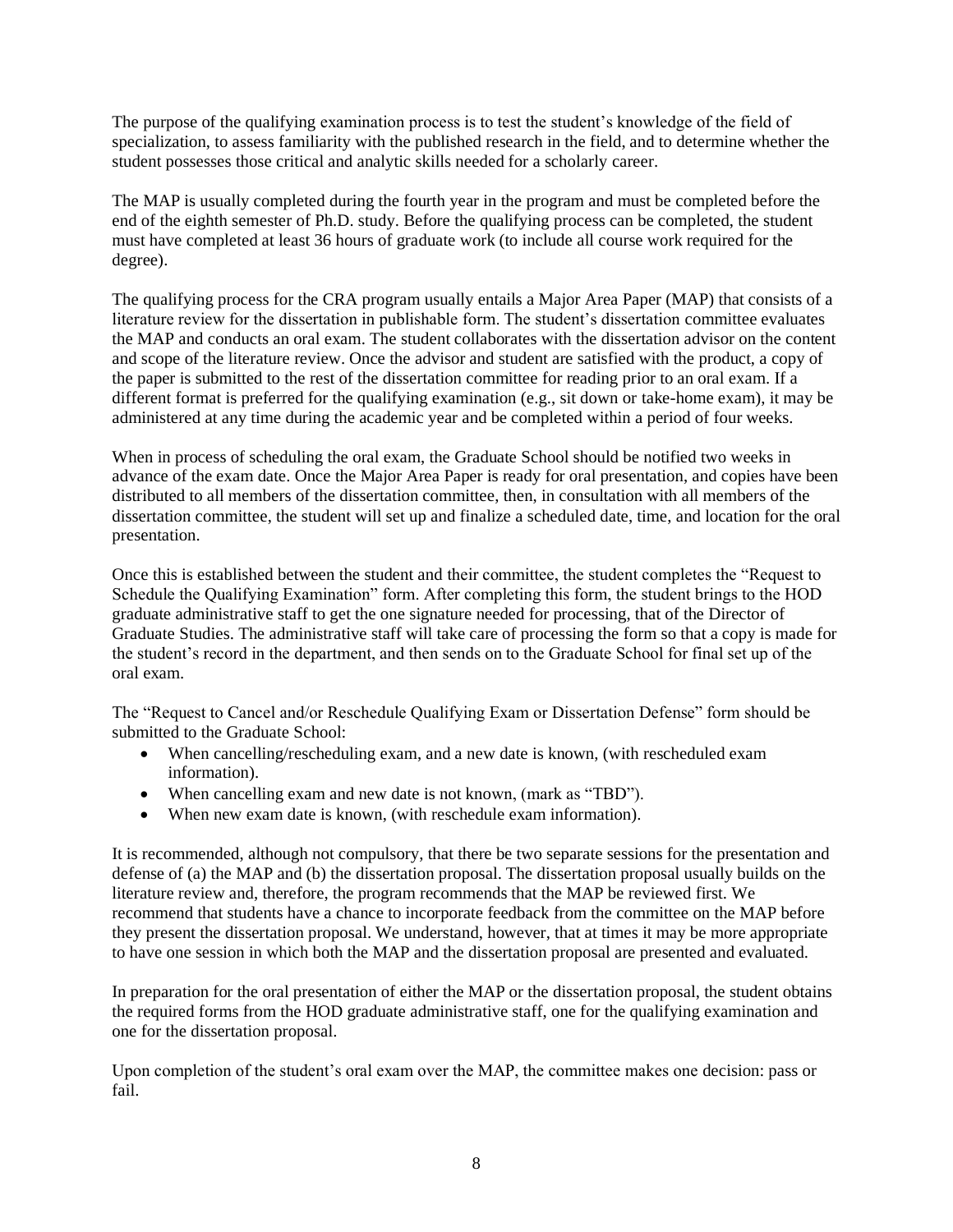Upon completion of the oral presentation and evaluation of the dissertation proposal, the dissertation committee makes one decision: pass or fail. The dissertation committee may pass the proposal but recommend revisions.

Upon completion of the oral presentation (MAP or dissertation proposal, or both combined in one session), the dissertation advisor (usually but not always the major advisor) asks the student to leave the room while the committee deliberates. Once decisions are made, the dissertation advisor shares the decisions with the student, and all members sign the appropriate forms. If revisions are required, the dissertation advisor assumes the responsibility for overseeing changes, with the option of consulting with members of the committee as needed to determine if the changes have been satisfactorily made. The committee may request that changes be made by a certain date.

A student is allowed only two opportunities to pass the qualifying examination. Results of the qualifying examination process are forwarded to the Dean of the Graduate School. When the student has successfully completed the qualifying process, the Ph.D. committee recommends to the Dean of the Graduate School that the student be admitted to candidacy for the degree.

# CANDIDACY & DISSERTATION

# **Admission to Candidacy**

To be admitted to candidacy, the student must successfully complete the qualifying examination process. The process is administered by the student's Ph.D. committee, which supervises subsequent work toward the degree. Upon completion of these requirements the Ph.D. committee recommends to the Dean of the Graduate School that the student be admitted to candidacy.

#### **Dissertation**

A candidate for the Ph.D. degree must present an acceptable dissertation within the major field of study. The dissertation demonstrates that the candidate has technical and theoretical competence in the field and has done research of an independent character. It must add to or modify what was previously known or present a significant interpretation of the subject based upon original investigation. It may take the form of one overall document or three separate publication-quality articles. The student's dissertation advisor and Ph.D. committee must approve the dissertation proposal. The dissertation proposal oral may take place in conjunction with the qualifying exam. If, however, the student and dissertation advisor choose to schedule a separate time for the proposal oral, the following procedure shall take place:

#### **Proposal and Oral exam**

After candidacy has been attained, the student is eligible to submit the dissertation proposal. Once the student has conferred with each dissertation committee member, the completed proposal is officially submitted to the committee. The student then schedules a committee meeting at which the proposal is presented, discussed, and evaluated. The student must notify the HOD graduate administrative staff of the time and date of the proposal meeting. After approval, one copy of the proposal is submitted to the departmental office along with a signed copy of the dissertation proposal report form. Upon final approval of the proposal, the student is ready to proceed with the dissertation.

As noted above, if revisions are required, the dissertation advisor assumes the responsibility for overseeing changes, with the option of consulting with members of the committee as needed to determine if the changes have been satisfactorily made.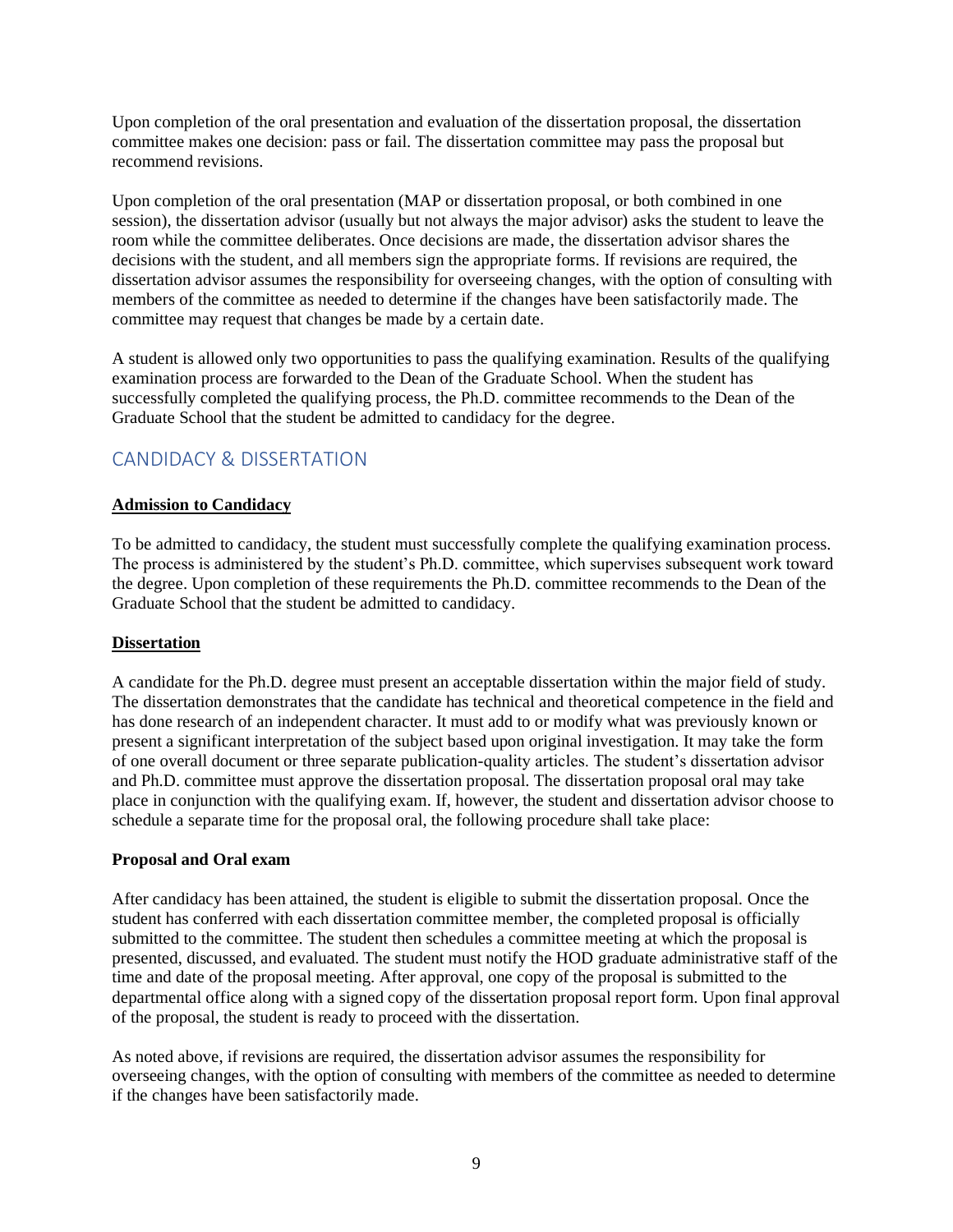### **Dissertation Enhancement Grant**

A dissertation enhancement grant is offered through the Graduate School. These grants are intended to enhance already outstanding dissertation projects by permitting the addition of a new dimension, additional breadth, or other worthwhile extensions. Visit the Graduate School website funding page for the application and for the application guidelines. These are submitted through the CRA program director, usually twice per year.

# **Institutional Review Board**

If human participants are involved in the research, a proposal must be submitted to the Committee for the Protection of Human Subjects - Behavioral Sciences (CPHS- B/S) for approval before proceeding with the dissertation research. IRB forms and detailed guidelines can be obtained from the Vanderbilt IRB website.

# **Technical Editor**

The Graduate School has a technical editor to read and review all dissertations for conformity to the appropriate style (APA style). The technical editor should meet with the student several times during preparation of the dissertation prior to completion.

# **Final Draft of Dissertation**

Dissertation defense drafts should be shared with committee members **at least 6 weeks prior to the scheduled defense** to allow 4 weeks for committee review, feedback and approval for the defense to proceed and 2 weeks for the dissertation to be made available to faculty and students.

Two copies of the approved dissertation, bearing original signatures of not less than a majority of the Ph.D. committee, accompanied by two copies of an abstract of not more than three hundred fifty words and signed by the student's dissertation advisor, must be registered in the office of the Dean of the Graduate School no later than two weeks before the end of the term in which the student expects to receive the degree except for the spring term; a candidate who expects to graduate in May must submit the dissertation to the Graduate School not later than April 1. Students interested in electronic submission of the dissertation should consult with the Graduate School for guidelines.

When a thesis or dissertation is approved by committee members, and the format has been reviewed by the Graduate School, this becomes the "final copy." After it has been uploaded to the ETD website and approved, changes cannot be made to this document. Students are strongly urged to proofread their final document before uploading. The graduate is expected to publish the dissertation. See the Graduate School Catalog for details of this process.

#### **Final Defense of Dissertation**

At least fourteen days before the end of the term in which the degree is to be conferred or by April 1 for May graduation, the candidate takes a final examination administered by the Ph.D. committee. The examination is on the dissertation and significant related material; the student is expected to demonstrate an understanding of the larger context in which the dissertation lies. The University community is invited to attend the final examination, which is announced in advance in the weekly Vanderbilt Register.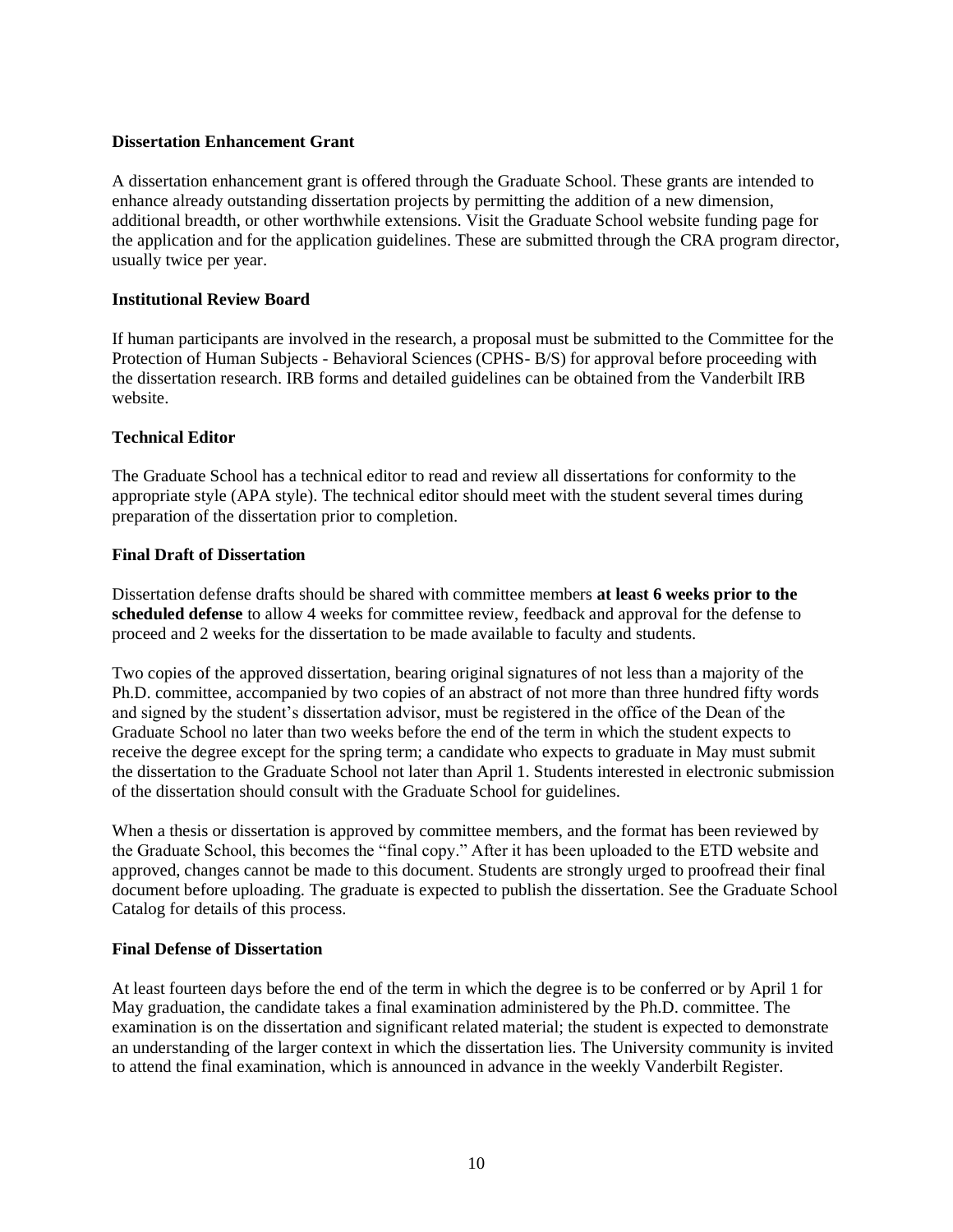The "Request to Cancel and/or Reschedule Qualifying Exam or Dissertation Defense" form should be submitted to the Graduate School:

- When cancelling/rescheduling exam, and a new date is known, (with rescheduled exam information).
- When cancelling exam and new date is not known, (mark as "TBD").
- When new exam date is known, (with reschedule exam information).

Students and advisors should schedule an opportunity for dissertation committees to meet informally with the student to discuss the dissertation. That can happen either prior to the defense or as part of the defense (after the public presentation of the dissertation and before the committee-only deliberation). As always, non-present members can participate in the meeting and defense electronically.

The requirement for the final examination can be waived only on the written approval of the department, the Ph.D. committee, and the Dean of the Graduate School. The chair of the Ph.D. committee, after consultation with the candidate, shall notify the office of the Graduate School in advance of the place and time of the examination and the title of the dissertation. This should be done no later than two weeks prior to the examination. The Dean of the Graduate School then formally notifies the Ph.D. committee and appoints such additional committee members as are desired. The final examination is announced beforehand in the Vanderbilt Register and on the Graduate School website. The result of the examination should be reported immediately afterward to the director of graduate studies for the program, who will forward it to the Graduate School.

#### **Time Limits**

The dissertation **must be completed within four years** after a student has been admitted to candidacy for the degree. Upon petition to the Dean of the Graduate School, a one-year extension of candidacy may be granted. If such a period has expired without successful completion of the dissertation, the student will be removed from the rolls of the Graduate School. Readmission to the Graduate School, and to candidacy, requires application to the Dean of the Graduate School, with approval of the program faculty. In such cases the student may be required, by the Dean or by the Ph.D. committee, to demonstrate competence for readmission by taking a qualifying examination or additional course work.

# FIELD EXPERIENCE

500 hours of field experience is required plus an additional 100-hour requirement satisfied by any combination of CRA program or department service or field experience. Students are expected to secure a placement for gaining relevant applied community research experience. The purpose of this requirement is to ensure that students are involved directly and meaningfully in the community in ways that are purposefully connected with their research interests and career trajectory. This provides students a way to document their hands-on experiences in the field. Field experience sites are typically off-campus nonprofit organizations or government agencies (e.g., writing policy briefs for government or advocacy groups if actively solicited or used by the groups), but with POS committee approval, could involve a campus-based applied research or intervention opportunity.

The student will work with the major advisor and POS committee to tailor the timing, placement, and exact nature of the work in order to meet the needs of the student. Students should begin thinking about and planning their field experience as early as feasible, perhaps as early as the end of their first semester. The student and the POS committee will develop a learning contract for the field experience that will guide the process (see Forms for a sample Learning Contract, used to enroll for field experience). Copies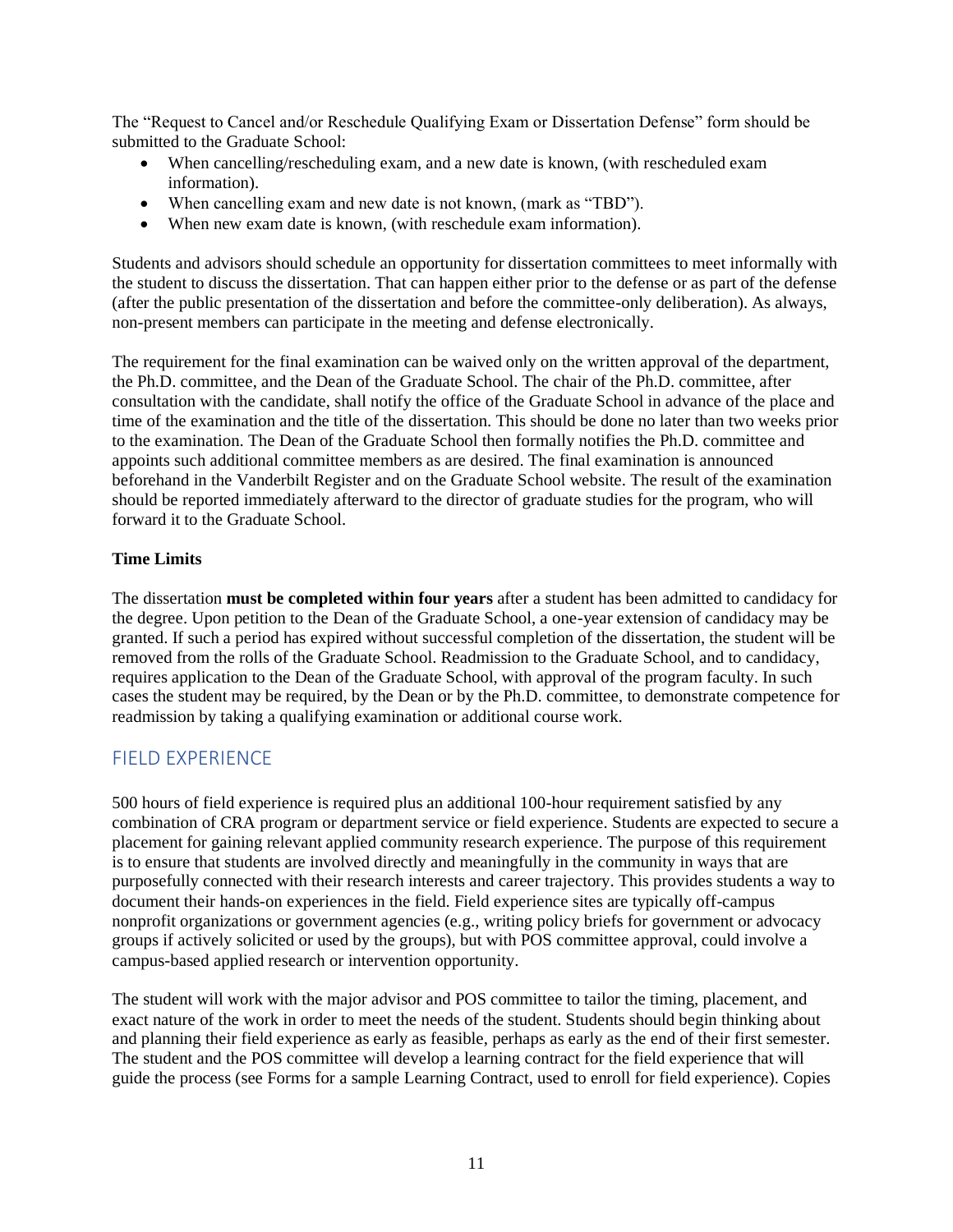of the Learning Contract should be given to the student, advisor, filed with HOD Graduate Administrator, and only submitted to Registrar if taken for course credit.

Up to 6 practicum coursework hours (HOD7650) may (but do not have to) be taken if they fit into your Program of Studies, but are not needed to complete the Field Experience requirement. Prior agreement with your advisor/supervisor (Learning Contract) as mentioned above, and Final Report documenting what you did and number of hours is required whether or not HOD7650 hours are taken.

The field experience is intended to be flexible so as to best fit with the student's particular experience, goals, and aspirations and will amount to a full-time semester or 600 contact hours, but may involve a series of brief or part-time experiences spread over several semesters or a more intensive internship.

Students may complete this requirement as a summer internship (either in Nashville or elsewhere). Students may also take course credits during the fall or spring terms to complete this requirement, working with local organizations in a research, evaluative, support, or participatory role. Students are also able on occasion to complete part of this requirement in conjunction with their RA assignment or other paid employment. In rare cases (as the goal is to learn from applying knowledge and skills gained in the CRA Program), partial credit towards the 600 hours may be given to students with substantial prior field experience. The final decision is to be made by the student in conjunction with her/his POS committee. The student's major advisor serves as the field experience supervisor.

The field experience may be accomplished at any time, but usually students will complete it well in advance of dissertation submission, typically 6 months before its completion. Upon completion of the field experience, the student shall submit to the major advisor a report detailing how the student met the requirements stipulated in the learning contract. The advisor must approve and the report needs to be forwarded to the Graduate Administrator.

# FINANCIAL SUPPORT

# **Assistantships**

The CRA program offers full support (stipend and 18 hours tuition) for each of 5 years in the program in the form of teaching or research assistantships. The department chair monitors assistantship placements to assure an adequate balance of teaching and research depending on student interests and needs. The typical assistantship is 20 hours/week. Students may only work more than 20 hours per week with approval. Requests can be made via InfoReady at [https://vanderbilt.infoready4.com/.](https://vanderbilt.infoready4.com/) Once a request is submitted, the academic advisor, Director of Graduate Studies, and Administrative Officer will review it. After those reviews, the Associate Dean for Graduate Studies will make the final decision.

# **Summer Funding**

Students may have various sources of summer funding, including College summer funds or grant or other funding from their mentors/ faculty supervisors. Limits apply to how these sources of funding can be combined and how much a student can work in total over the summer and over the course of an academic year. As you plan for summer, please consult with department graduate administrative staff and carefully review the policies for summer funding, provided here, under Funding: <https://peabody.vanderbilt.edu/admin-offices/deans-office/college-policies/>

# **Conference Travel Support**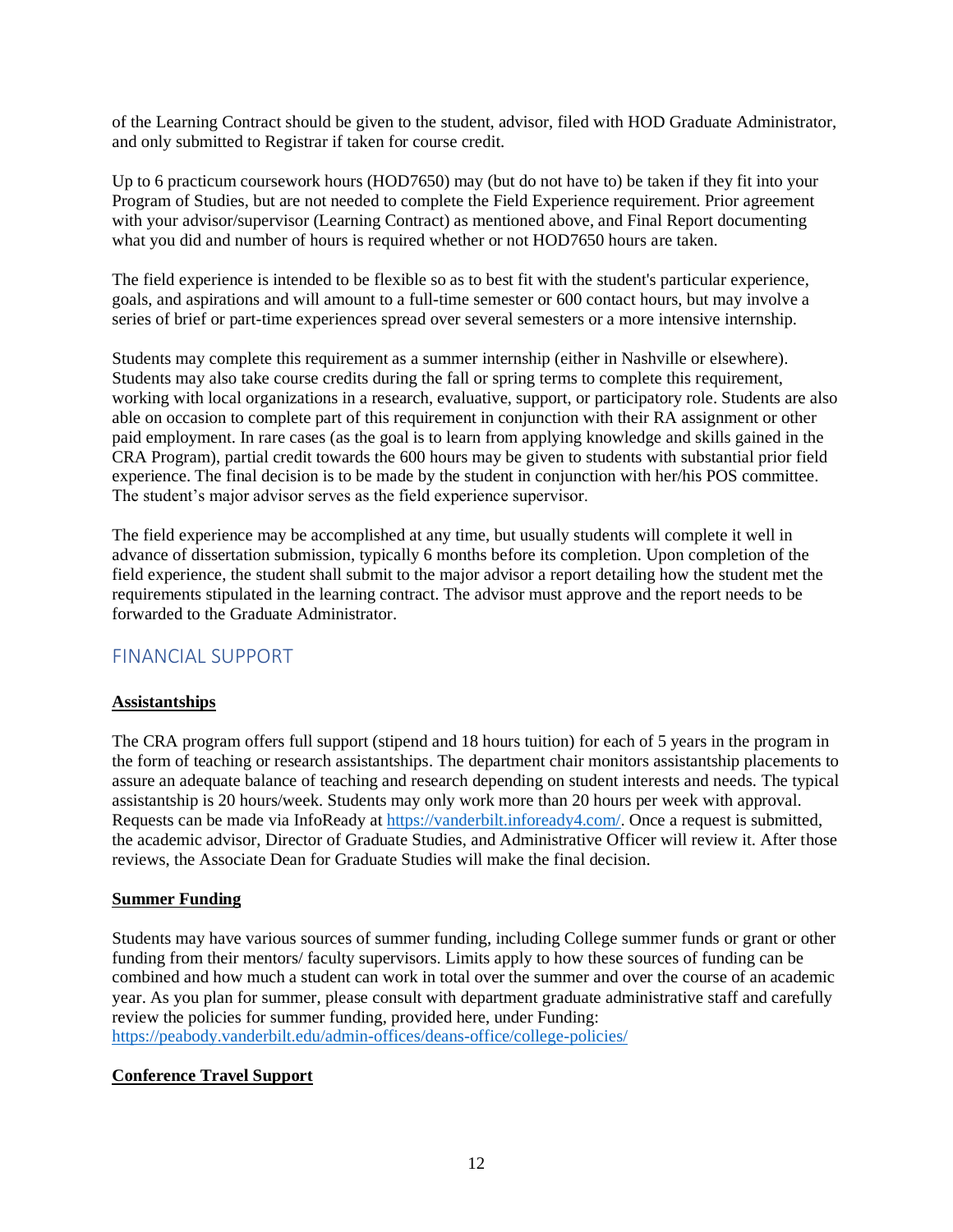There are several sources for support with relevant conference travel:

#### **Graduate School Travel Grant to Present Research**

After completing at least one academic year at Vanderbilt, students may apply for a travel grant from the Graduate School for up to \$500 per budget year (July 1-June 30) for domestic or international travel. Students are allowed a total of three travel grants during their entire tenure at Vanderbilt. Complete details and applications are available on the Graduate School's website: <https://gradschool.vanderbilt.edu/funding/travel.php>

**\*\*The Graduate School must receive applications at least four weeks before you travel.\*\***

#### **Peabody College – Office of the Dean**

Peabody College provides funding for each on-campus Ph.D. student to present papers at up to two major professional meetings per year during the years for which support was promised when they were admitted. Policies and guidelines for accessing this support are available here, under Travel: [https://peabody.vanderbilt.edu/admin-offices/deans-office/college-policies/.](https://peabody.vanderbilt.edu/admin-offices/deans-office/college-policies/) Requests can be made via InfoReady at [https://vanderbilt.infoready4.com/.](https://vanderbilt.infoready4.com/) Once a request is submitted, the academic advisor, Director of Graduate Studies, and Administrative Officer will review it. After those reviews, the Associate Dean for Graduate Studies will make the final decision.

#### **Human and Organizational Development Department**

The HOD department is sometimes able to provide limited funding for the support of student conference travel. Please apply for applicable sources of support (Graduate School and/or Peabody College) before requesting funds from the department.

#### **Graduate Student Council**

The Graduate Student Council occasionally makes funds available to support student conference travel. See the current GSC CRA student representative for information on available funds.

#### **Professional Development Funds**

Dean's Fellowships are awarded to new Peabody Ph.D. students each year and consist of a onetime \$5,000 fund for professional development. This fund is provided to help defray the direct expenses of the recipient's research or other experiences that could help build a strong CV. Details on eligible expenditures and the process for accessing professional development funds can be found here, under Funding: [https://peabody.vanderbilt.edu/admin-offices/deans-office/college-policies/.](https://peabody.vanderbilt.edu/admin-offices/deans-office/college-policies/) Requests can be made via InfoReady a[t https://vanderbilt.infoready4.com/.](https://vanderbilt.infoready4.com/) Once a request is submitted, the academic advisor, Director of Graduate Studies, and Administrative Officer will review it. After those reviews, the Associate Dean for Graduate Studies will make the final decision.

# GRADUATION GENERAL REQUIREMENTS

Submit intent to graduate to the Registrar's Office through YES student portal. For step-by-step instructions on how to declare intent to graduate, please refer to the Yes User Guide document.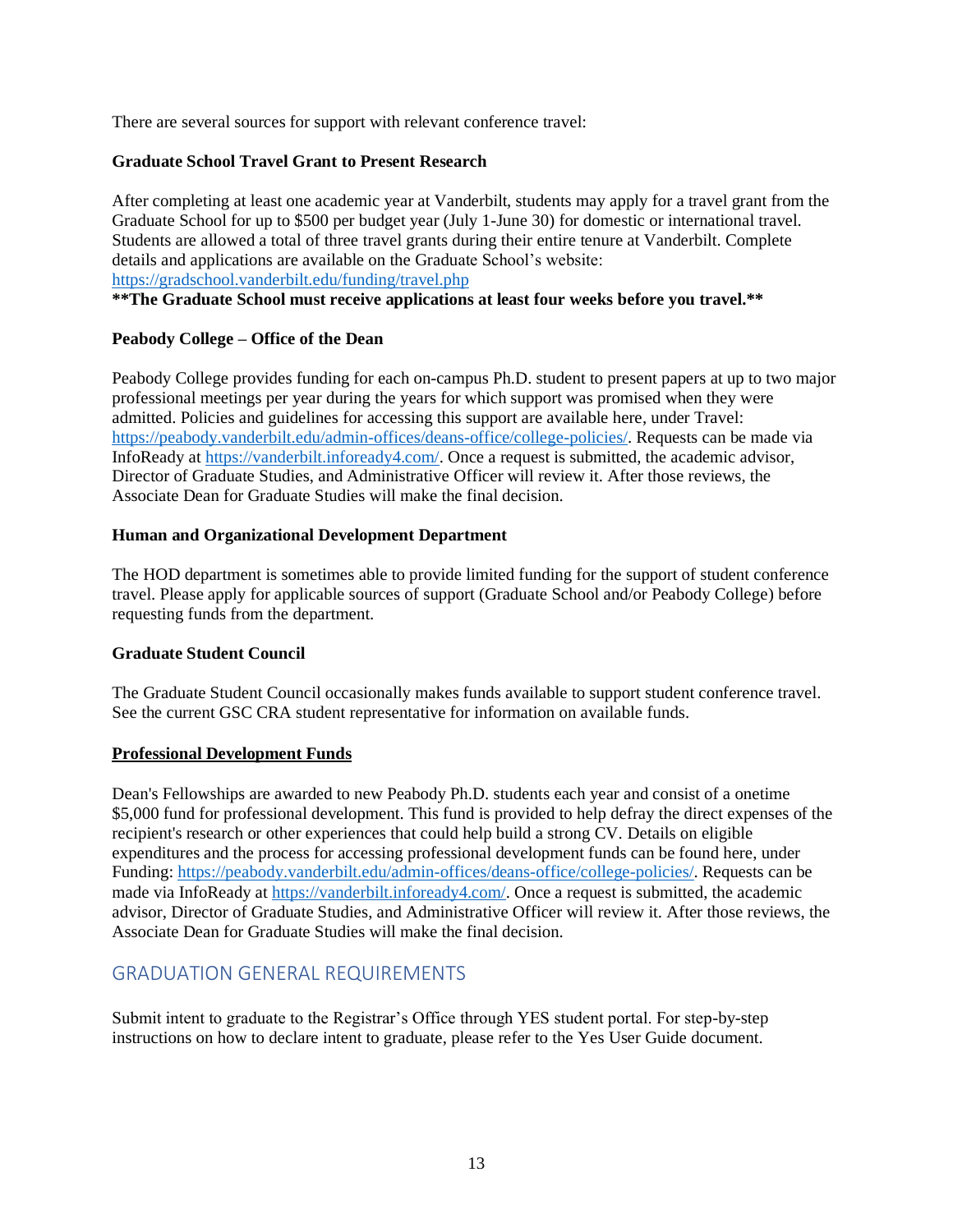The Graduation Confirmation User Guide provides additional instructions required for Commencement. Contact yes@vanderbilt.edu or 615-343-4306 if you need additional assistance. Observe the published deadline date.

No later than two weeks before graduation, check with the business office and library to determine if there are any outstanding fees or bills.

### **Intra-Term/End of Term Graduation Processing**

The Office of the University Registrar (URO), in conjunction with the associate deans of all ten schools, have developed a new policy that allows students to graduate intra-term. The appropriate form, along with all other items on the checklist, must be completed and submitted to the Graduate School at least 10 business days prior to the requested conferral date. Electronic publishing fees through ProQuest for students who upload their documents to the ETD site and elect Traditional Publishing is \$25. The fee for this group of Open Access Plus Publishing is \$120. The electronic publishing fee for students who provide printed dissertations remains \$65 for Traditional Publishing and \$160 for Open Access. Please use the "Checklist for Graduation" which lists items that must be submitted to the Graduate School by the deadline listed on the Intent to Graduate form.

Additionally, the Peabody Dean's Office requests that in order for the DGS to approve the student's graduation paperwork to send to the graduate school, the student needs to:

- update the online student progress database (date of update to be checked by graduate administrator)
- submit an electronic copy of your CV (to be uploaded into the SharePoint database)

We need these changes to be able to monitor the achievements of our students as they graduate, and they will be used for the SACS accreditation process.

Final Program of Studies form and the final report for field experience must be approved and on file with the department graduate administrative staff.

#### **Diplomas**

Diplomas will be awarded during the commencement ceremonies, which graduates are ordinarily expected to attend. Degree designation for our doctoral students will be "Ph.D. in Community Research and Action." Diplomas of August and December graduates will be mailed to the permanent address indicated on the Intent to Graduate form.

# LEAVE & PROBATION

# **Leaves of Absence**

The Graduate School requires continuous registration except for summer sessions. Students who want to interrupt their graduate study must apply to the Department (the academic advisor, Director of Graduate Studies, and the Chair). The Dean of the Graduate School will receive the request from the department for the authorized leave of absence, which must clearly state the reasons for the requested leave and conditions and timeline for reinstatement. Leaves of absence can be granted for a maximum of one year. Those without authorized leave who do not register are dropped from the rolls of the Graduate School and are not considered students. If they want to resume graduate study at Vanderbilt, they must apply for reinstatement.